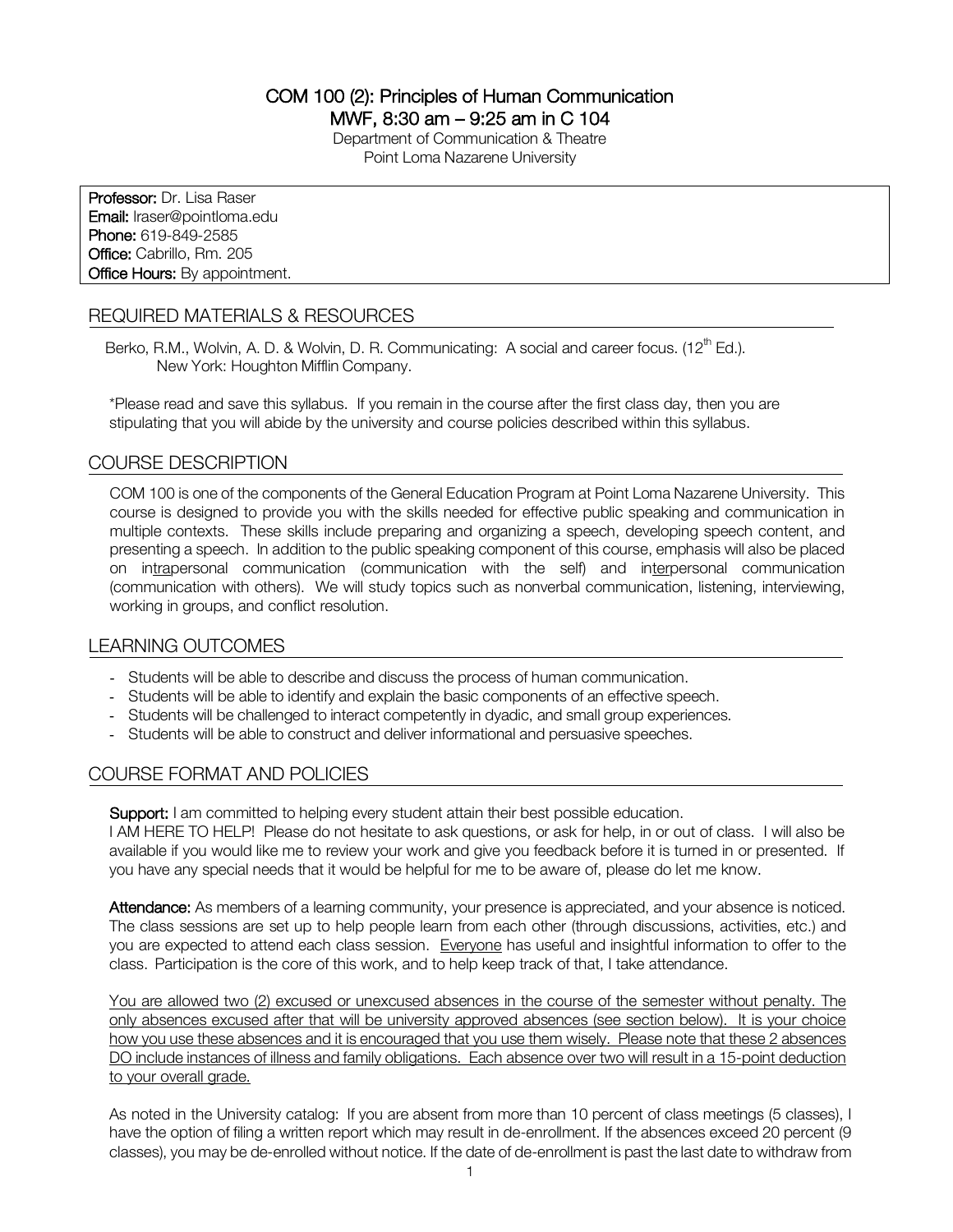a class, you will be assigned a grade of W or WF consistent with university policy in the grading section of the catalog. See Academic Policies in the undergrad student catalog.

University Approved Absences: Absences for certain events and obligations recognized by the University (i.e.: participation in sports, forensics, music tours, etc.) may be counted as "excused." Please notify me at least one week prior to such absences with documentation and contact information from the sponsoring program/department. You are responsible for making up all work missed due to absences in a timely manner, to be worked out ahead of time with me.

Late to Class/Leaving Early: It is an expectation of this class community that we begin our class time *together*, and complete our class time *together* each day. Instances of habitual lateness are a distraction to our class community and may impact your ability to participate fully in the course. Therefore, I do make note when you are late to class and four tardies will equal one absence. Please talk to me early in the semester if you have any questions or concerns about this policy.

Being absent for more than 20 minutes during any part of a class period, whether at the beginning, middle, or end, will constitute an absence. Similarly, it is expected that you remain actively engaged in the classroom activities until the entire class has been dismissed for the day. If you absolutely must leave early one day for an important/legitimate/emergency reason, please approve it with me at the class period prior or via email. (Please arrange any advising meetings with your major adviser so that they do not conflict with your class schedule.)

Late Work/Make-Up Work: All work is expected on the planned "due dates" - at the beginning of the class period when they are due. In general, no late or make-up written assignments/presentations will be allowed. In the event of a documented personal emergency and at my discretion, make-up work *may* be accepted for half credit. If you are absent on the day of a test or a presentation, I will only consider a make-up opportunity if you have communicated with me in advance of your absence and you have written documentation of a personal emergency (for example, a signed note from your doctor). Depending upon the circumstance surrounding the absence, a make-up opportunity may not receive full credit.

Incomplete: Incompletes will only be granted under extreme circumstances, given reasonable justification.

Electronic Devices: The use of cell phones and laptops/tablets during class is prohibited unless I ask for them to be used as a specific part of a class activity. Please join me in turning off or silencing all cell phones, laptops, and similar electronic devices and keeping them out of sight for the duration of class. This policy was influenced by two important pieces of research: 1. Faria Sana, Tina Weston, and Nicholas J. Cepeda, "Laptop Multitasking Hinders Classroom Learning for Both Users and Nearby Peers," *Computers and Education* (March 2013): "We found that participants who multitasked on a laptop during a lecture scored lower on a test compared to those who did not multitask, and participants who were in direct view of a multitasking peer scored lower on a test compared to those who were not. The results demonstrate that multitasking on a laptop poses a significant distraction to both users and fellow students and can be detrimental to comprehension of lecture content." 2. Pam A. Mueller and Daniel M. Oppenheimer, "The Pen Is Mightier Than the Keyboard: Advantages of Longhand Over Laptop Note Taking" (April 2014). In this study, the authors found that students who hand wrote their notes during lectures remembered more material than students who used laptops for notetaking because they could not write everything down verbatim. The extra processing required by the hand writers to select important over extraneous information was beneficial for their retention of the material they were learning.

**Email:** I will frequently use email to communicate with you and I do my best to respond to your emails as promptly as possible. I will respond to emails Monday-Friday from 8:00 am – 4:00 pm. If you send me an email over the weekend or on a holiday, I will respond on the following school day.

Written Work: Please type, double-space and staple all written work unless instructed otherwise. It is my expectation that all writing will be clear, coherent, and free of grammatical/spelling errors. Please proof all written work – your grade will reflect both the substance and the style of your writing. When working on the computer, try to plan for the "unexpected" but predictable problems: plan extra time for library printing issues and back up files as you go.

#### Student Responsibility: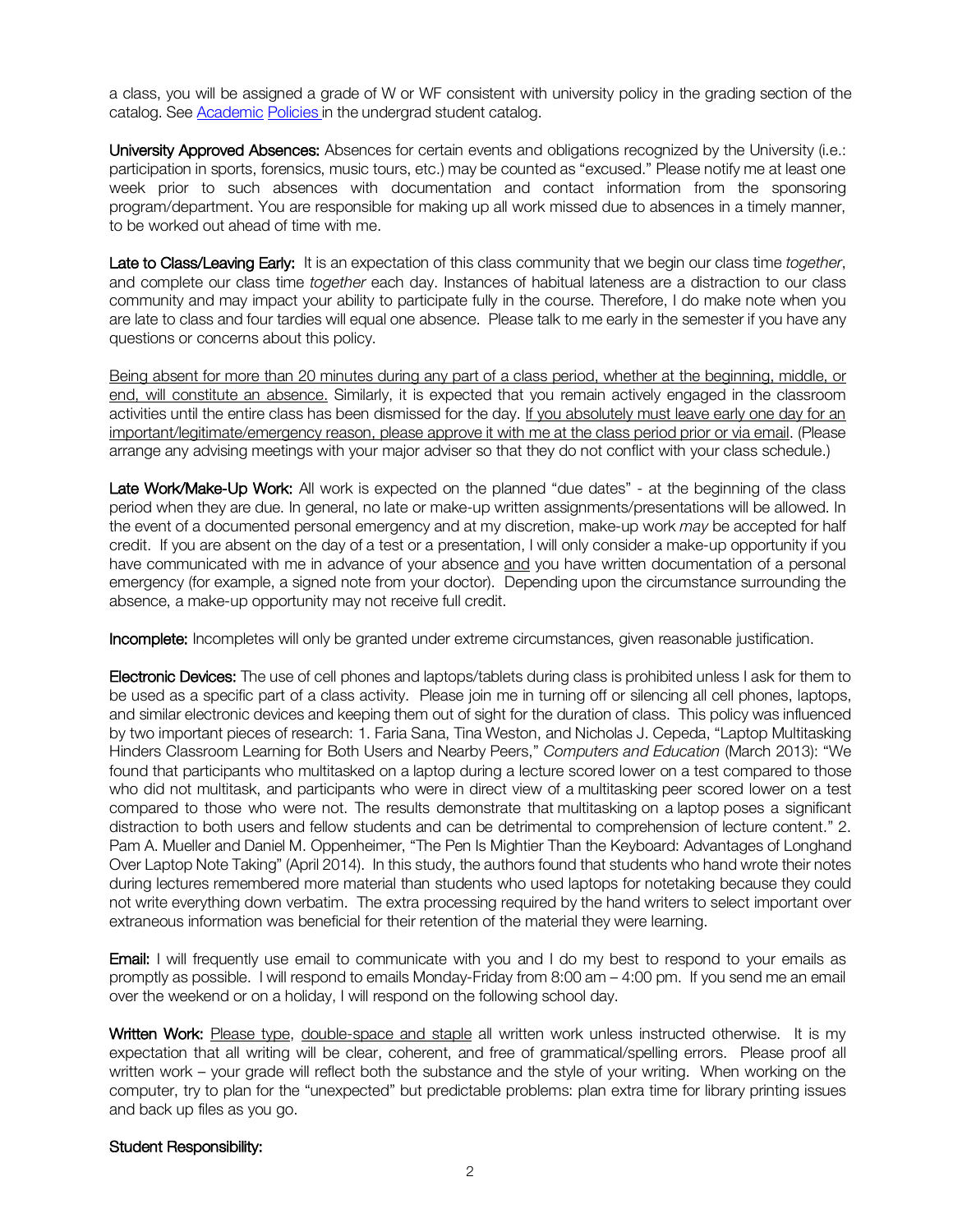It is the student's responsibility to maintain his/her class schedule. Should the need arise to drop this course (personal emergencies, poor performance, etc.), the student has the responsibility to follow through (provided the drop date meets the stated calendar deadline established by the university), not the instructor. Simply ceasing to attend this course or failing to follow through to arrange for a change of registration (drop/add) may easily result in a grade of F on the official transcript.

### Final Exam Policy:

Successful completion of this class requires taking the final examination on its scheduled day. The final examination schedule is posted on the Class Schedules site. Final exams will not be given early before our assigned date/time. Please arrange any activities or transportation for the break around this finals schedule so that you can be present to take the test at the assigned time.

#### Academic Dishonesty:

Students should demonstrate academic honesty by doing original work and by giving appropriate credit to the ideas of others. As stated in the university catalog, "Academic dishonesty is the act of presenting information, ideas, and/or concepts as one's own when in reality they are the results of another person's creativity and effort. Such acts include plagiarism, copying of class assignments, and copying or other fraudulent behavior on examinations. A faculty member who believes a situation involving academic dishonesty has been detected may assign a failing grade for a) that particular assignment or examination, and/or b) the course." See Academic Policies in the undergrad student catalog.

#### Academic Accommodations:

While all students are expected to meet the minimum standards for completion of this course as established by the instructor, students with disabilities may require academic adjustments, modifications or auxiliary aids/services. At Point Loma Nazarene University (PLNU), these students are requested to register with the Disability Resource Center (DRC), located in the Bond Academic Center. (DRC@pointloma.edu or 619-849- 2486). The DRC's policies and procedures for assisting such students in the development of an appropriate academic adjustment plan (AP) allows PLNU to comply with Section 504 of the Rehabilitation Act and the Americans with Disabilities Act. Section 504 (a) prohibits discrimination against students with special needs and guarantees all qualified students equal access to and benefits of PLNU programs and activities. After the student files the required documentation, the DRC, in conjunction with the student, will develop an AP to meet that student's specific learning needs. The DRC will thereafter email the student's AP to all faculty who teach courses in which the student is enrolled each semester. The AP must be implemented in all such courses.

If students do not wish to avail themselves of some or all of the elements of their AP in a particular course, it is the responsibility of those students to notify their professor in that course. PLNU highly recommends that DRC students speak with their professors during the first two weeks of each semester about the applicability of their AP in that particular course and/or if they do not desire to take advantage of some or all of the elements of their AP in that course.

#### Ferpa Policy:

In compliance with federal law, neither PLNU student ID nor social security number will be used in publicly posted grades or returned sets of assignments without student written permission. This class will meet the federal requirements by (each faculty member choose one strategy to use: distributing all grades and papers individually; requesting and filing written student permission; or assigning each student a unique class ID number not identifiable on the alphabetic roster.). Also in compliance with FERPA, you will be the only person given information about your progress in this class unless you have designated others to receive it in the "Information Release" section of the student portal. See Policy Statements in the undergrad student catalog.

# CLASS ASSIGNMENTS & COURSE SCHEDULE

You must complete all of the course speeches and take the final exam in order to pass the class, regardless of point totals.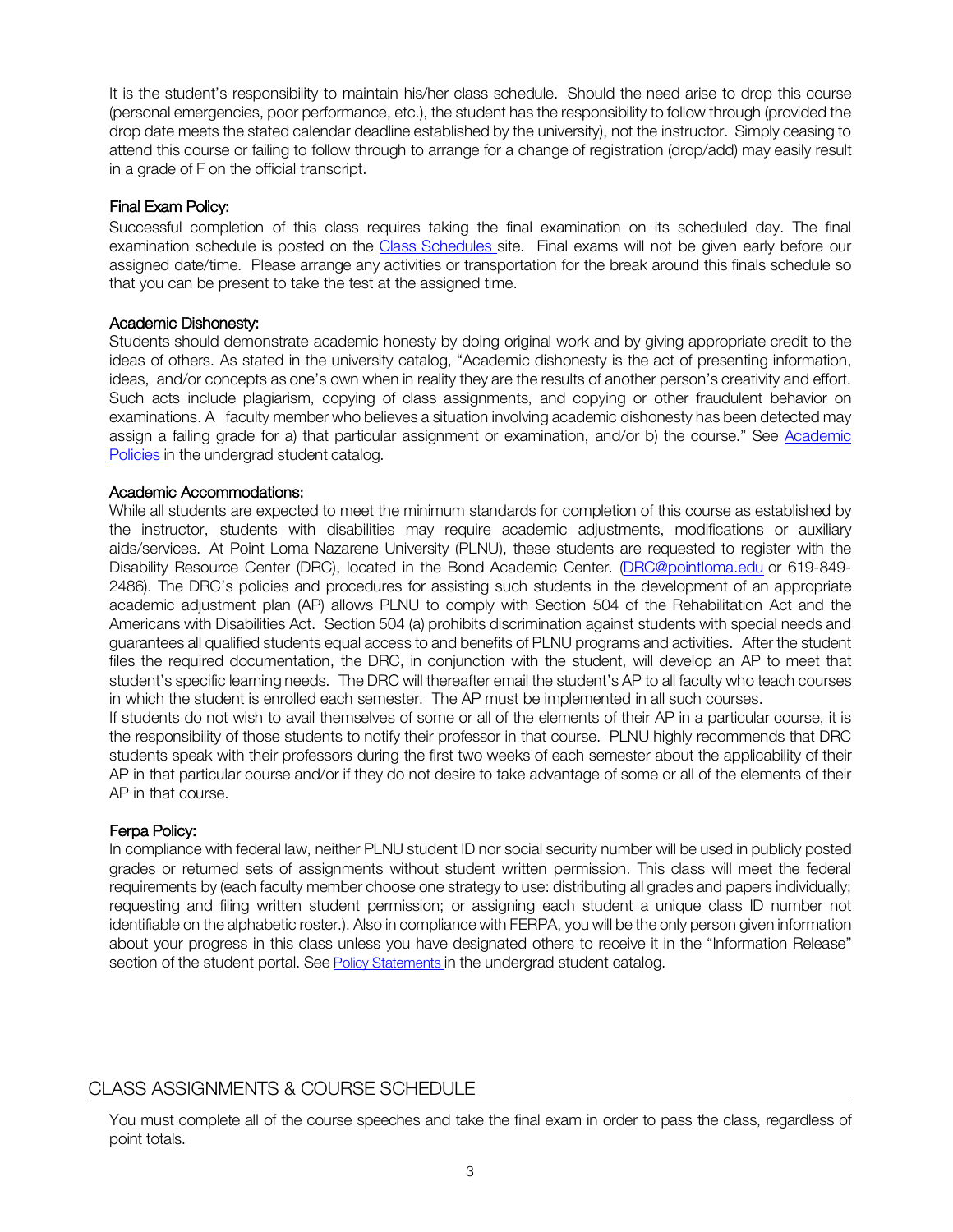Speeches: There are three (3) major speaking assignments required for this course: Two are individual (informative and persuasive) and one will be a group presentation. For each speech, you will turn in an outline and notecards on the day that you speak. You will receive detailed assignment guidelines for each speech on the date that it is assigned (see schedule.) You must be ready to present your speech on the date you are assigned to speak. It is your responsibility to know this date. If you do not show up on your assigned speaking day, you will fail the speech. If you are late to class on your speech day, you jeopardize partial credit for your speech. If there are extenuating circumstances (medical or family emergencies, PLNU team games/activities), you may prearrange to exchange speech days with another student if prior notice is given to the instructor. I am not responsible for finding another student to switch with you. Please note: You must create a "Live Text" account at the beginning of the semester or you will not receive a final grade in this course.

During speech days, you are expected to be an attentive and supportive audience member. Please NEVER walk in or out of the classroom during a speech. If you are engaging in distracting behavior (talking, using an electronic device, writing, sleeping, etc.) while another student is presenting, you will lose points on your own speech. At times you will be asked to provide oral and/or written feedback to your peers about their speeches.

Mini-Speeches: There will be several "mini-speeches" (ie: introduction, toasts, and impromptu). These speeches will not be graded, but you will receive 10 participation points for thoughtful preparation and delivery of each. Mini speeches must be completed in the designated class period on the schedule and cannot be made up.

Reading Quizzes: You will have reading quizzes throughout the semester on select chapters of the text (see course schedule for dates). You may bring one 3x5 notecard (front and back) of handwritten notes to class as an aid for the quiz. You will turn in your note card with the quiz. Quizzes will consist of a mix of multiple choice, T/F, fill-in-the-blank, and short response/essay questions.

At the end of the semester, the quiz with the lowest score will be dropped.

Quiz Policy: Quizzes will not be given early. If you are absent (for illness or travel, for example) on the day of a quiz, that first quiz grade will be dropped. If you miss more than one quiz, make-up quizzes will only be given if you have a personal emergency with written documentation *and* you notify me in advance of your absence. Exception to this policy: a first and subsequent missed quiz may be made up only for instances of University approved absences (debate team, athletic team travel, field trip for another class, etc.). Reading quizzes will be given at the beginning of class. If you come late to class, you will not be given extra time to complete a quiz.

Final Exam: The final exam will include material from the book and in-class discussion/activities. The exam may contain T/F, Multiple Choice, Matching, Fill-in-the-blank, and short response/essay questions. You will receive a study guide before the exam to aid you in your preparation. Please note: The final exam will not be given early before our assigned date/time. Please arrange any activities and transportation for the break around this finals schedule so that you can be present to take the test at your assigned time above.

StoryCorps Interview/Assignment: You will interview an acquaintance or loved one using the free StoryCorps app and upload your interview to the StoryCorps online platform (America's oral history project). Once uploaded, your interview will be added to an archive at the American Folklife Center at the United States Library of Congress. At the end of the semester, you will turn in a reflective essay which chronicles: a review of another interview on the StoryCorps website, your own interview questions, and a complete description of your interview experience. If you would like to find out more about StoryCorps, visit: https://storycorps.org

In-Class (or take home) Assignments: At times you will be given short assignments or exercises in class (or to take home) that are worth points toward your final grade. These assignments may include written responses/reflections, speaking practice, peer feedback, home learning, group work, etc. The point value for these assignments may vary, but will be clearly designated on the assignment.

## ASSESSMENT & GRADING

Grade Scale (% to Letter):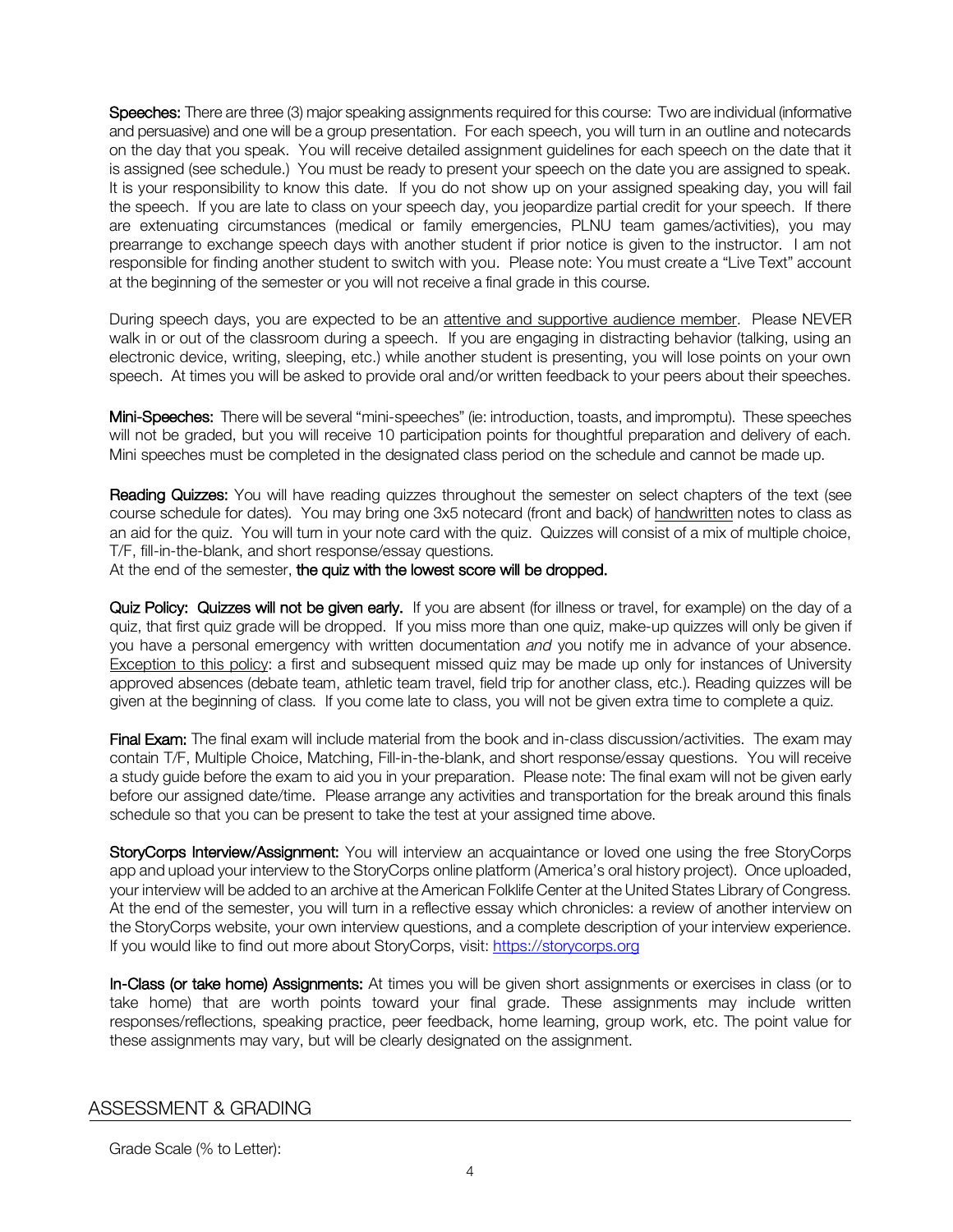| 93-100   |    | 73-76.9%      |       |
|----------|----|---------------|-------|
| 90-92.9% | А- | 70-72.9%      | C-    |
| 87-89.9% | B+ | 67-69.9%      | $D+$  |
| 83-86.9% | В  | 63-66.9%      | D     |
| 80-82.9% | В- | $60 - 62.9\%$ | $D$ - |
| 77-79.9% |    | 0-59          |       |

## Point Distribution

| <b>COURSE REQUIREMENTS</b>                             | Number of Points<br><b>AVAILABLE</b> | <b>Number of Points</b><br>I EARNED |
|--------------------------------------------------------|--------------------------------------|-------------------------------------|
| Informative Speech                                     | 100                                  |                                     |
| Group Speech                                           | 100                                  |                                     |
| Persuasive Speech                                      | 120                                  |                                     |
| Reading Quizzes (7 x 15 pts each)                      | 105                                  |                                     |
| Final Exam                                             | 100                                  |                                     |
| StoryCorps Interview Assignment                        | 100                                  |                                     |
| Mini Speeches, In-Class (or take home) Assignments     | 90                                   |                                     |
| <b>TOTAL</b>                                           | $715*$                               |                                     |
| - Absence/Tardy penalties (15 pts. per absence after 2 | (e.g., 3 absences                    |                                     |
| absences)                                              | $= -15$                              |                                     |

\* At the end of the course, the total point value may be slightly higher or lower than the number above. While I strive to stay close to this amount, there may be occasions where we will need to add or delete short assignments or quizzes that would adjust the total point value of the course.

#### Tentative Course Schedule

- Subject to change with fair notice.
- Please complete reading prior to arriving at class on the assigned due date.

| WK             | Date   | In-Class                               | Reading/Assignments Due |
|----------------|--------|----------------------------------------|-------------------------|
|                | T1/8   | Welcome/Course Introduction            |                         |
|                | W 1/9  | Self-Introduction-Mini Speech (10 pts) |                         |
|                | F 1/11 | Self-Introduction-Mini Speech (10 pts) | Ch 1: pgs. 1-12         |
|                |        | An Introduction to Human               |                         |
|                |        | Communication                          |                         |
| 2              | M 1/14 | <b>Verbal Communication</b>            | Ch. 2                   |
|                |        | Reading Quiz on Ch 2                   |                         |
|                | W 1/16 | Verbal Communication                   | Ch. 2                   |
|                | F 1/18 | Nonverbal Communication                | Ch.3                    |
|                |        | Reading Quiz on Ch 3                   |                         |
| 3              | M 1/21 | <b>MLK Holiday</b>                     | No Class                |
|                | W 1/23 | Nonverbal Communication                | Ch. 3                   |
|                | F 1/25 | Informative Speech                     | Ch 14                   |
|                |        | Nonverbal Category Group Pres (10 pts) |                         |
| $\overline{4}$ | M 1/28 | Planning the Message                   | Ch 11                   |
|                |        | Informative Speech Assigned            |                         |
|                | W 1/30 | Developing the Message                 | Ch 12                   |
|                |        | Reading Quiz on Ch 12                  |                         |
|                | F2/1   | Developing the Message                 | Ch 12                   |
|                |        | Meet in the Library Computer Lab       |                         |
| 5              | M 2/4  | Structuring the Message                | Ch 13                   |
|                |        | Reading Quiz on Ch 13                  |                         |
|                | W 2/6  | <b>Structuring the Message</b>         | Ch 13                   |
|                |        |                                        |                         |
|                | F 2/8  | Presenting the Message                 | Ch 16                   |
| 6              | M 2/11 | Presenting the Message                 | Ch 16                   |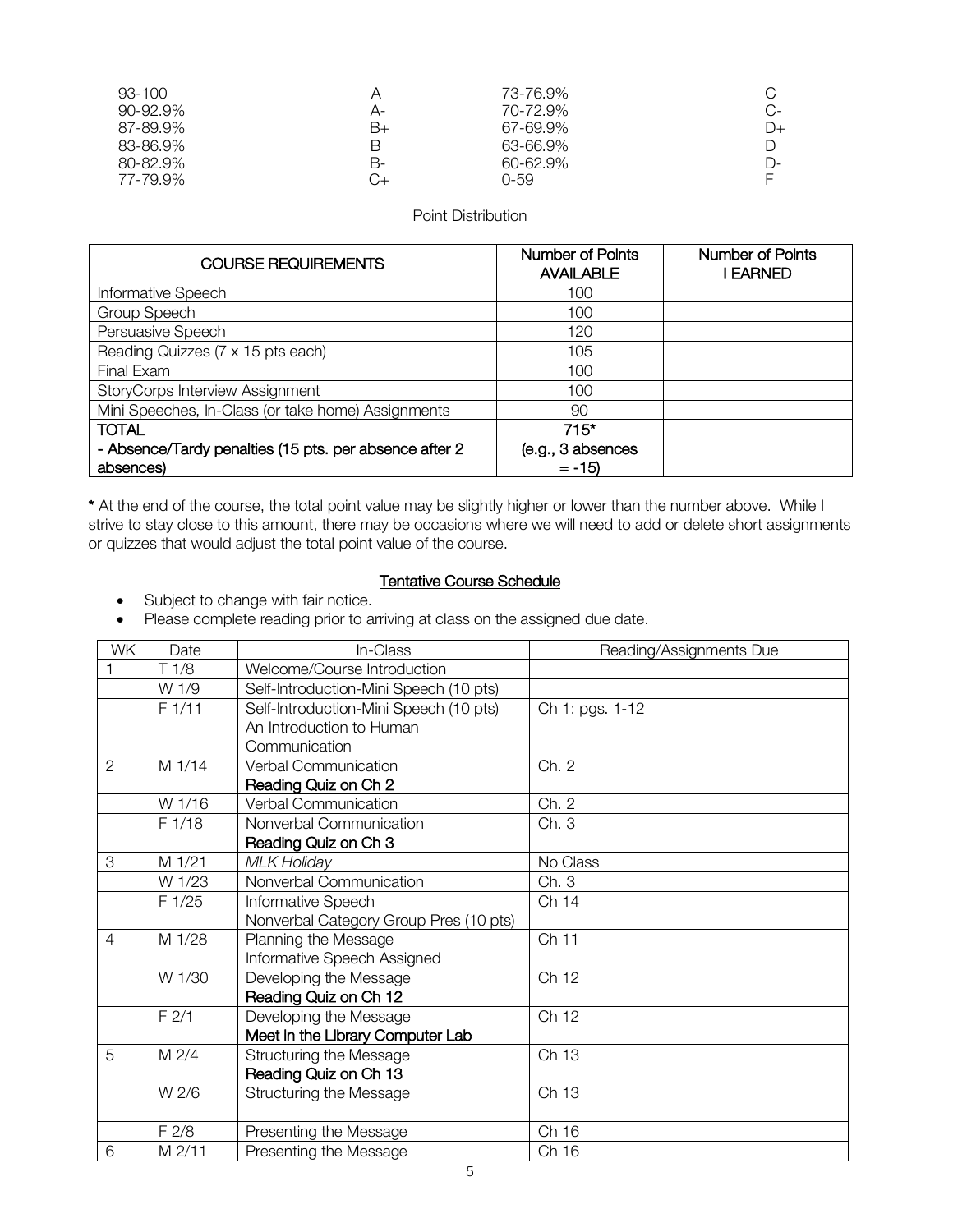|                |                |                                                                                | Reading on Speech Anxiety by Rothwell on                                                   |
|----------------|----------------|--------------------------------------------------------------------------------|--------------------------------------------------------------------------------------------|
|                |                |                                                                                | Canvas                                                                                     |
|                |                |                                                                                | Written Reflection on Rothwell due                                                         |
|                | W 2/13         | <b>Informative Speech Workshop</b>                                             | Bring complete draft of Informative Speech<br>Outline (10 pts.)                            |
|                | F 2/15         | Listening<br>Reading Quiz on Ch 4                                              | Ch. 4                                                                                      |
| $\overline{7}$ | M 2/18         | <b>Informative Speeches</b>                                                    | Final Outline and notecards due on the day<br>that you present                             |
|                | W 2/20         | <b>Informative Speeches</b>                                                    |                                                                                            |
|                | F 2/22         | <b>Informative Speeches</b>                                                    |                                                                                            |
| 8              | M 2/25         | <b>Informative Speeches</b>                                                    |                                                                                            |
|                | W 2/27         | Informative Speeches                                                           | Self-Evaluation due on Canvas                                                              |
|                | F 3/1          | <b>Group Communication</b><br>Assign Group Speech                              | Ch. 9                                                                                      |
| 9              | $3/4 - 3/8$    | <b>Spring Break</b>                                                            | No Classes                                                                                 |
| 10             | M 3/11         | The Self and Perception<br>Reading Quiz on Ch 5<br>Work on Group Presentations | Ch. 5                                                                                      |
|                | W 3/13         | The Self and Perception<br>Work on Group Presentations                         | Ch. 5                                                                                      |
|                | F 3/15         | <b>Interviewing</b><br>Assign StoryCorps Interview                             | Ch. 8                                                                                      |
| 11             | M 3/18         | Group Speech Prep                                                              |                                                                                            |
|                | W 3/20         | <b>Group Speeches</b>                                                          | Outline and notecards due on the day that<br>you present                                   |
|                | F 3/22         | <b>Group Speeches</b>                                                          |                                                                                            |
| 12             | M 3/25         | <b>Group Speeches</b>                                                          |                                                                                            |
|                | W 3/27         | Toasts (10 pts.)                                                               | Prepare Toast for class                                                                    |
|                | F 3/29         | Persuasive Speaking<br>Reading Quiz on Ch 15                                   | Ch. 15                                                                                     |
|                |                |                                                                                |                                                                                            |
|                |                | <b>Discuss Persuasive Speech</b>                                               |                                                                                            |
| 13             | M 4/1<br>W 4/3 | Impromptu Speeches (10 pts.)<br>Interpersonal Com and Conflict                 | Ch. 7                                                                                      |
|                | F 4/5          | Reading Quiz on Ch 7<br>What knowing requires                                  | McEntyre reading: "What are we willing to<br>know? on Canvas<br>Written reflection due     |
| 14             | M 4/8          | Persuasive Speech Workshop                                                     | Bring complete draft of Persuasive Speech<br>Outline (10 pts.)                             |
|                | W 4/10         | Final Exam Review/Prep for Speeches                                            |                                                                                            |
|                | F 4/12         | Persuasive Speeches                                                            | Final outline and notecards due on the day<br>that you present                             |
| 15             | M 4/15         | Persuasive Speeches                                                            |                                                                                            |
|                | W 4/17         | Persuasive Speeches                                                            |                                                                                            |
|                | F 4/19         | Easter Break                                                                   | No Class                                                                                   |
| 16             | M 4/22         | Easter Break                                                                   | No Class                                                                                   |
|                | W 4/24         | Persuasive Speeches                                                            |                                                                                            |
|                | F 4/26         | Persuasive Speeches                                                            | StoryCorps Interview due on Canvas                                                         |
| 17             | <b>Finals</b>  | <b>Final Exam</b>                                                              | <b>Final Exam</b>                                                                          |
|                | Week           | $7:30$ am $-10:00$ am                                                          | The final exam will not be given early before                                              |
|                |                | Friday, May 3rd                                                                | our assigned date/time. Please arrange any                                                 |
|                |                |                                                                                | activities and transportation for the break<br>around this finals schedule so that you can |